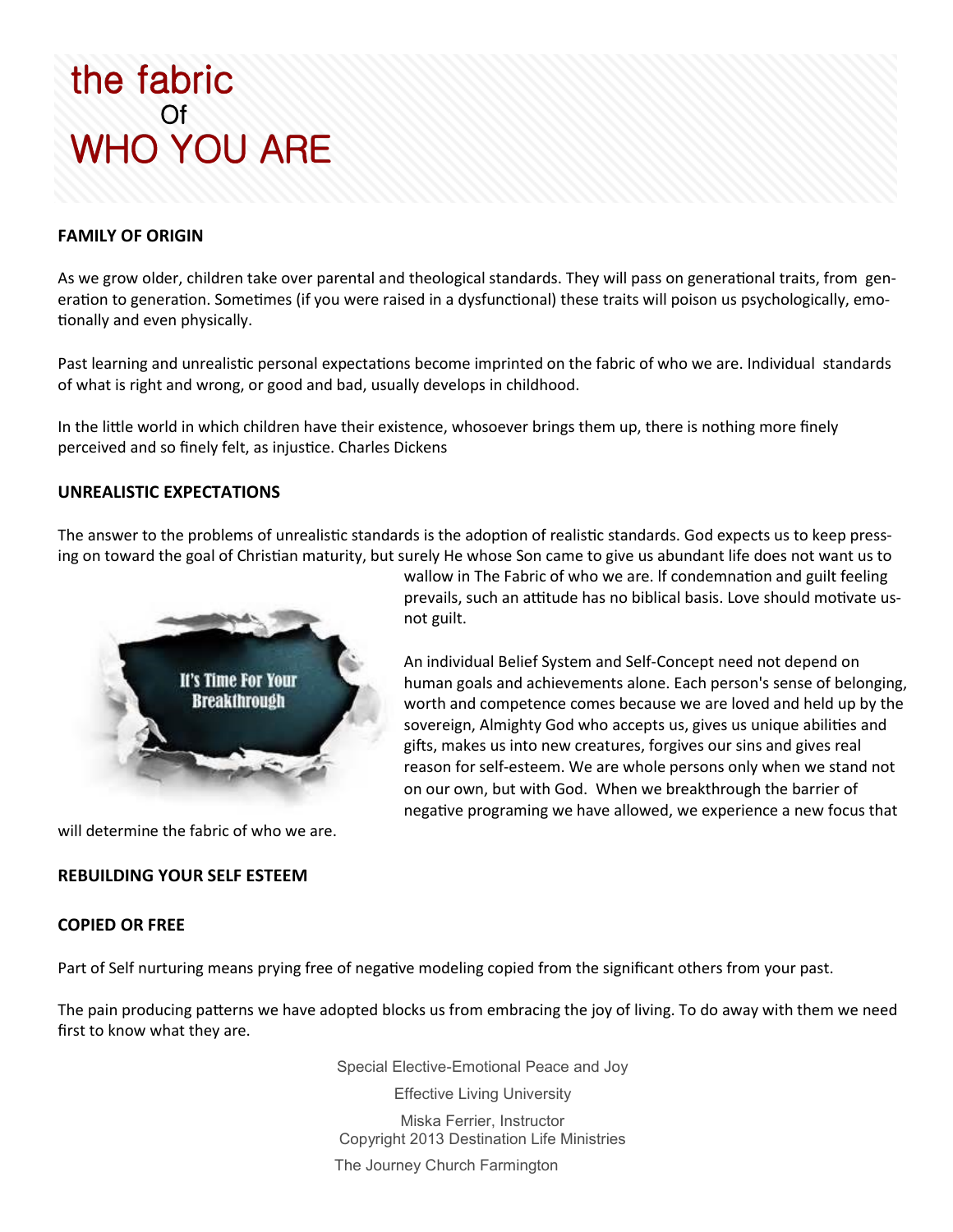### **SEEK NEW MODELS**

If both your parents (or several significant others) consistently modeled one attitude, you were more heavily programmed in that direction. This is particularly so if it blends with genetic makeup. How you choose to face life then is affected not only by your models and how many around you modeled the same approach, but also by your genetic makeup. If one parent modeled a pro-life attitude while the other modeled an anti-life one, it is easier to get on the pro-life side.

We might hide behind Spiritual Masks in our Christianity, defeating the plan and purpose God has for our life.

## Is there an antidote? YES



## Come out of hiding and seek God.

For I know the thoughts that I think toward you, says the Lord, thoughts of peace and not evil, to give you a future and a hope. Then you will call upon Me and go and pray to Me, and I will listen to you. And you will seek Me and find Me, when you search for Me with all your heart. I will be found by you, says the Lord, and I will bring you back from your captivity. Jer. 29:11-14

In the church we can learn that we can love ourselves because God loves us and

has made us his children; that we can acknowledge and accept our gifts, and achievements because these come from God and with His love, we can experience the forgiveness of sins because God forgives unconditionally; and we can praise God for what He is doing in and through us. There is no institution that even comes near to the biblical church in educating people toward a more positive self-concept.

# FAILURE DEFEATS LOSERS FAILURE INSPIRES WINNERS

### **WINNERS AND LOSERS**

Being a winner usually means being on top. You have attained something that others don't have. It means you have knowledge, money, power, status, fame, possessions, attractiveness, achievements or success.

Loser, on the other hand is reserved for those who haven't made it in one or more of these categories. Yet so often, when looking at those who have made it, they aren't necessarily people who are living with inner peace.

The *Real Winners* are those who are fully their human, uniqueness.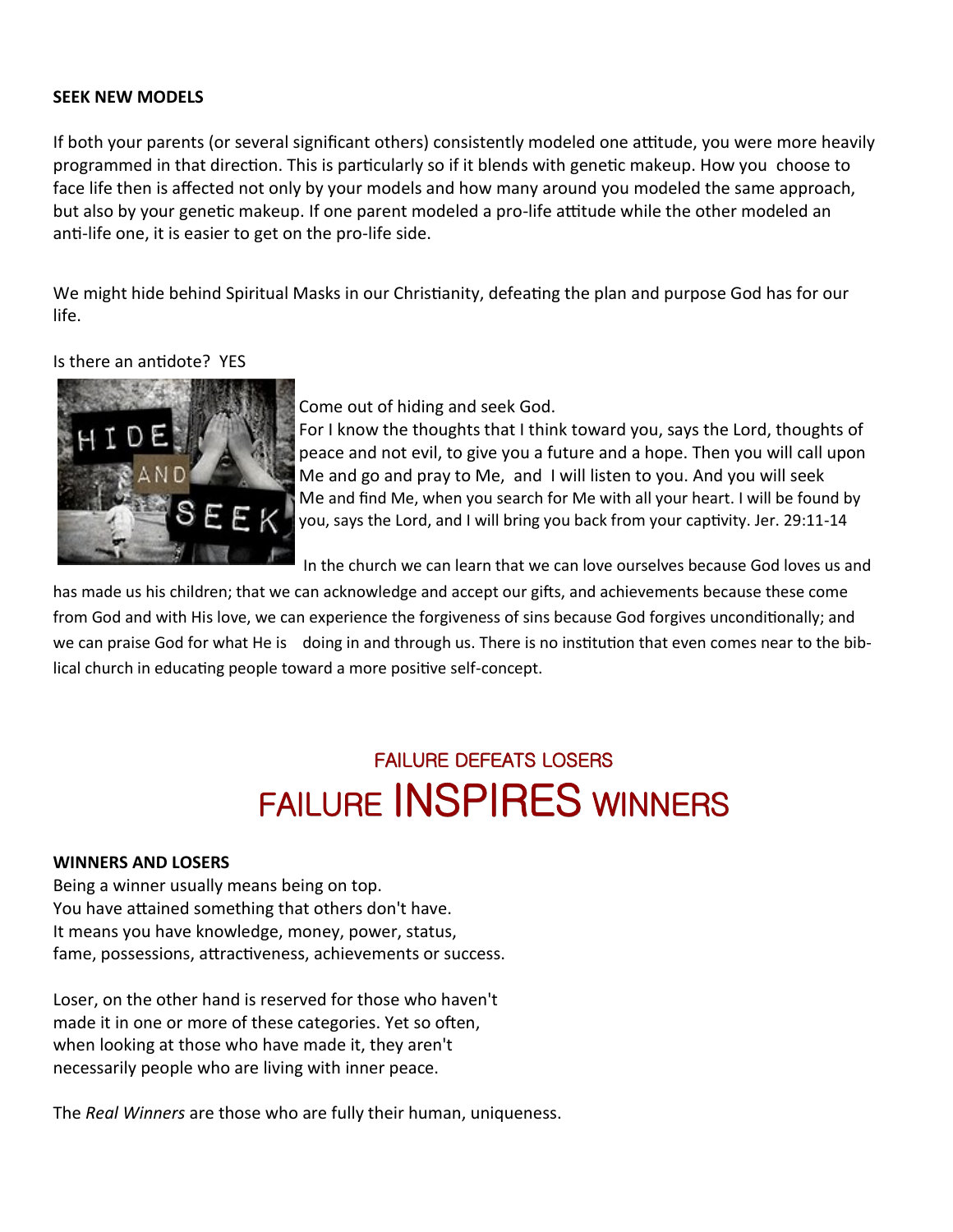

The real losers are those who are not free to be what they were born to be; themselves. Denying blocks of the self they were meant to be, they might look like winners on the exterior but losers in life, love, peace and joy.

Your mind is like a multi-deck recorder. We flip from one positive tape to negative tape depending on the situation. Then we think, speak or act off that particular tape.

When you were born you were totally open to all inner and outer experiences including body language. You freely expressed your reactions toward these experiences. Spontaneity, playfulness, intuitiveness, creativity and impulsiveness-all of these were part of what you came into the world with. You had an inner wisdom you listened to and responded with. This state of being is your (original) natural child, made up of all your "felt" experiences. It is the part that houses your emotions.

Tearing Down Walls and Making Peace with your Past

When you were a child, did someone in your family have emotional needs so strong that they disrupted the development of healthy relationships? How do you feel about those times now?

Have you with the help of God, uncovered the feelings that were buried or hidden behind a wall? This small group will help you: Tearing Down Walls and Making Peace with your Past



- identify ways your past affects you today
- understand that other adults have had similar problems and
- overcome spiritual and emotional barriers to making peace with yourself and with your past.
- experience an atmosphere of trust, honesty, and unconditional love
- develop a sense of hope and healing.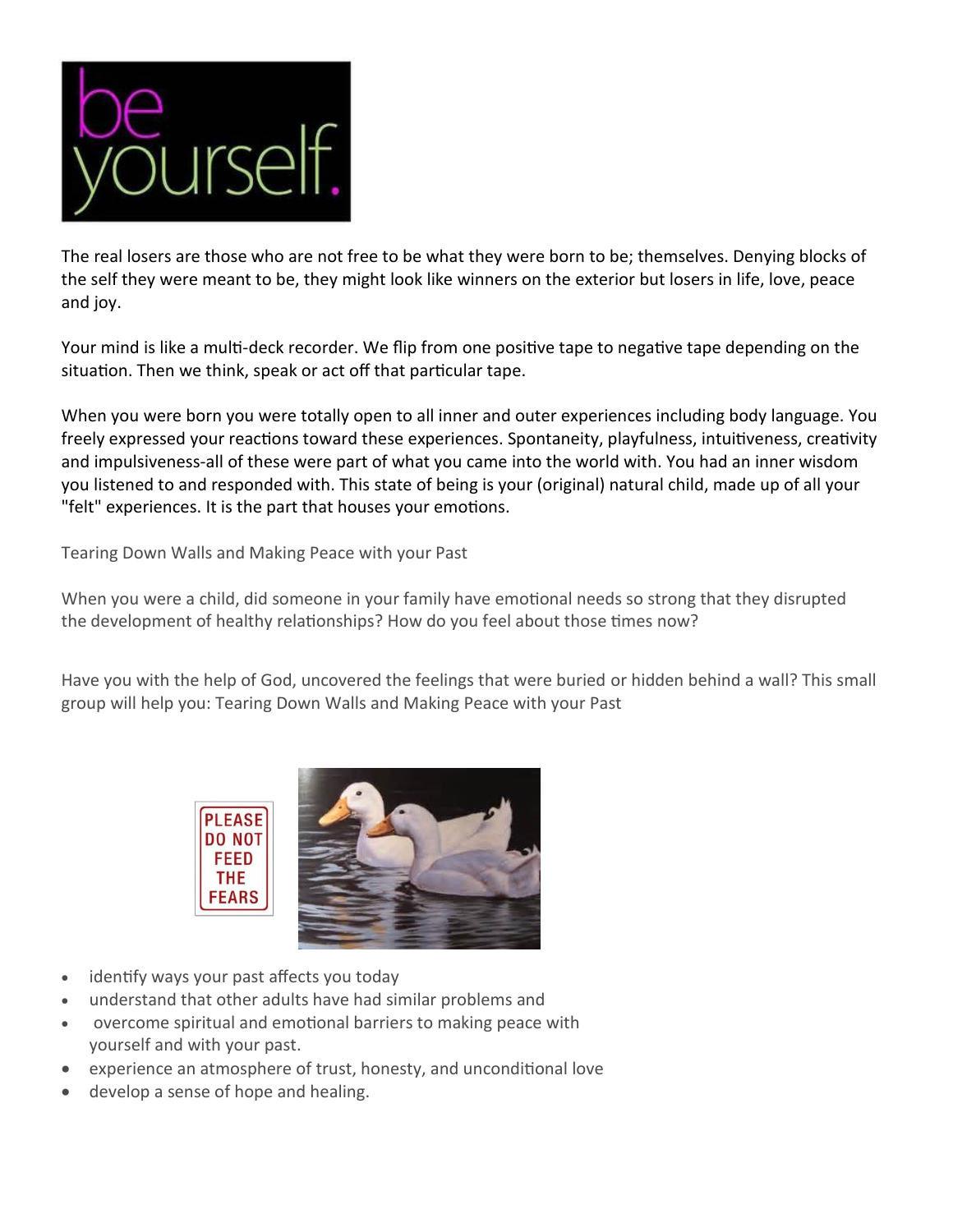

An expression of obvious truth that is either being ignored or going unaddressed. Or an obvious problem or risk no one wants to discuss. If you have an elephant in the room that needs to be set free, call the church for information.

**MESSAGES** (which ones fit you?)

**POSITIVE MESSAGES** from those who raised you.

- They were appreciative, supportive, and kept their requests in line with what you could comfortably handle at the time.
- They showed that you counted even when your behavior needed changing; they separated your personal worth from your acts.
- They saw what was right and positive about you; basically they were for you.
- They met your physical and psychological needs with friendly co-operation and without unreasonable delays.

Exodus 9:1 Let my people go, so they can worship me.

In India there is a tree called the Banyan tree. They are supposed to be some of the strongest trees on earth. India is also noted for having some of the strongest creatures on earth—the elephant. Legend has it that when wild elephants are captured, they are chained to the Banyan tree for the purpose of training them to be docile. The elephant will pull against the chain until the pain in his leg becomes unbearable. But yet he will continue to try to free himself until one day he will realize that he cant break the chain. Then when that day arrives, the trainer will then free him to captivity. The trainer can then take the elephant and lead him almost anywhere and just tie his foot to a small peg in the ground and the elephant has developed a psychological barrier that reminds him of being chained to that banyan tree.



As we go through life how many of us are like the elephant; mentally bound to invisible Banyan trees of life. How many of us are chained to our families or social relationships. How many of us are chained to false ideas of what we need in life to be happy. How many of us are chained to pain, discouragement, lack of confidence, poor health, guilt...and the list goes on.

If the elephant had the mental capacity for seeking out truth, he would soon discover that the only chains that bind him are the ones in his mind. Unlike the elephant, we do have the capacity to seek the truth and free ourselves from the chains that bind us to our ignorance. We are made to be free in both body and spirit.

For whom the Lord sets free, is free indeed! John 8:36.